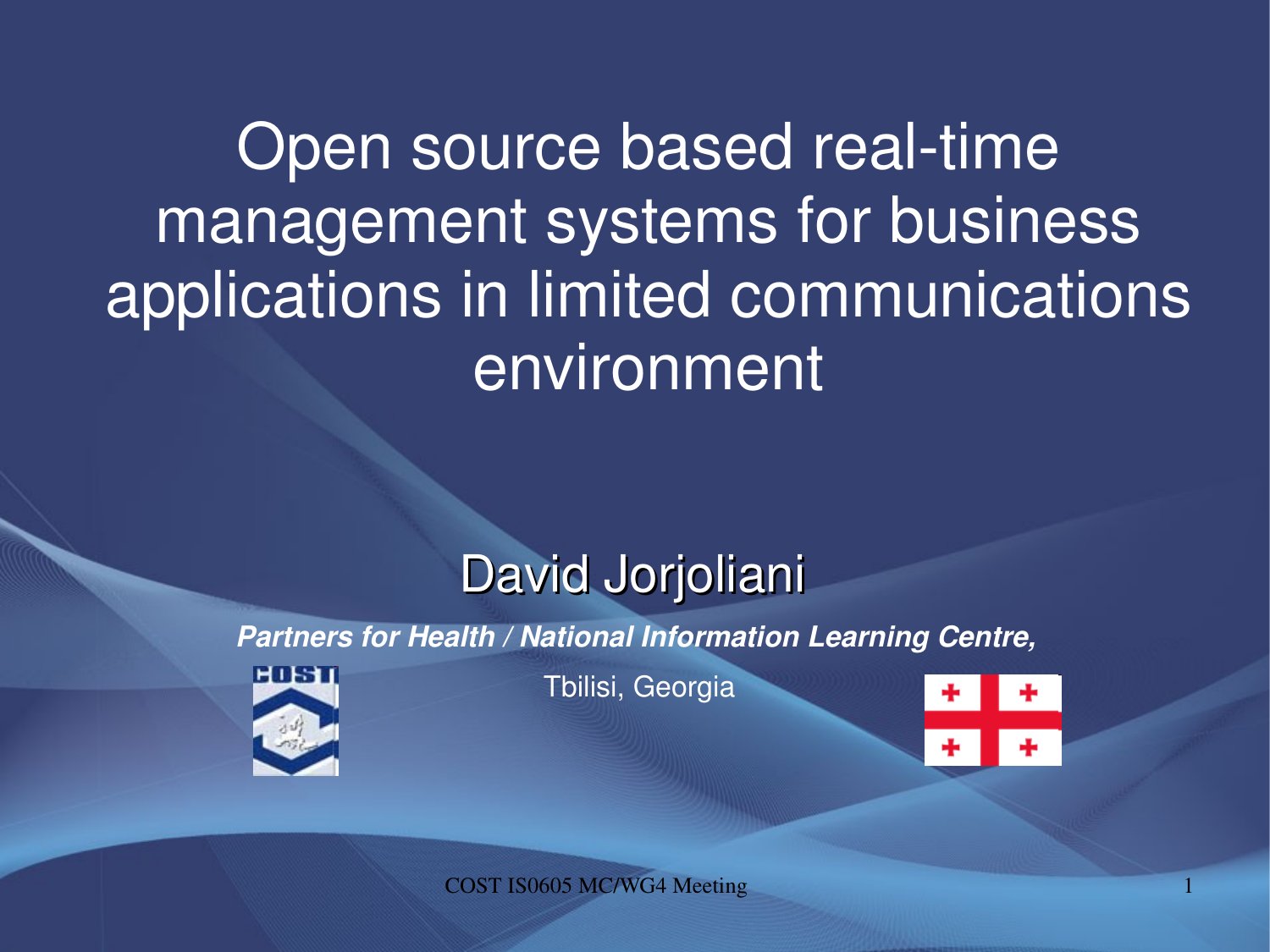# **Challenge**

- Companies need to have real-time control over their operations, especially – for stock/procurement timely management.
	- Example: Central office of shop chain needs to have real-time access to particular shop (stock and sales), change prices real-time, have synchronization between Online shop and real stock, correct procurement scheduling, etc...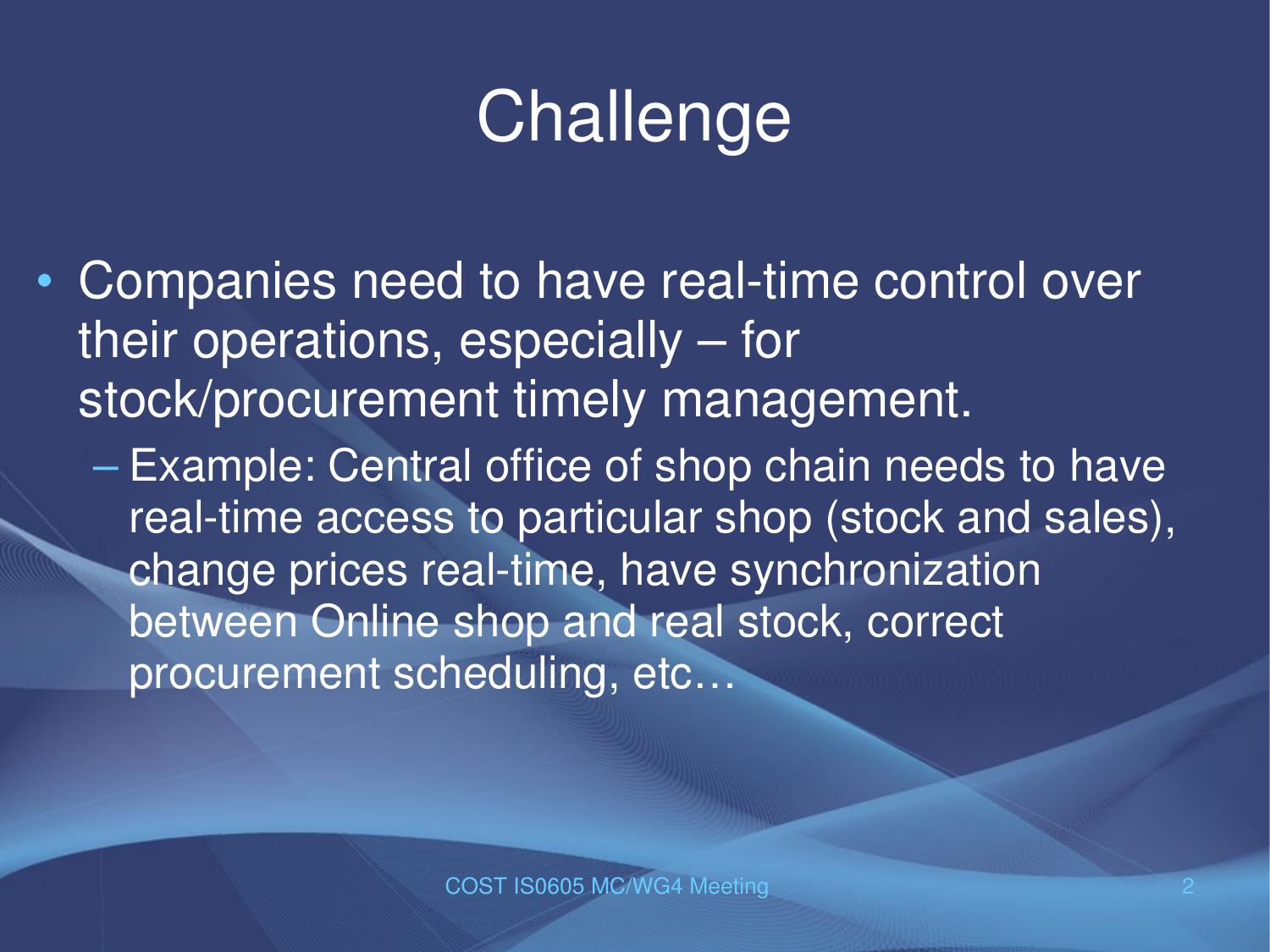### Problems

- Business Process Should Not Interrupt
- Non-stable communication
- Low-speed communication
- GPRS High Price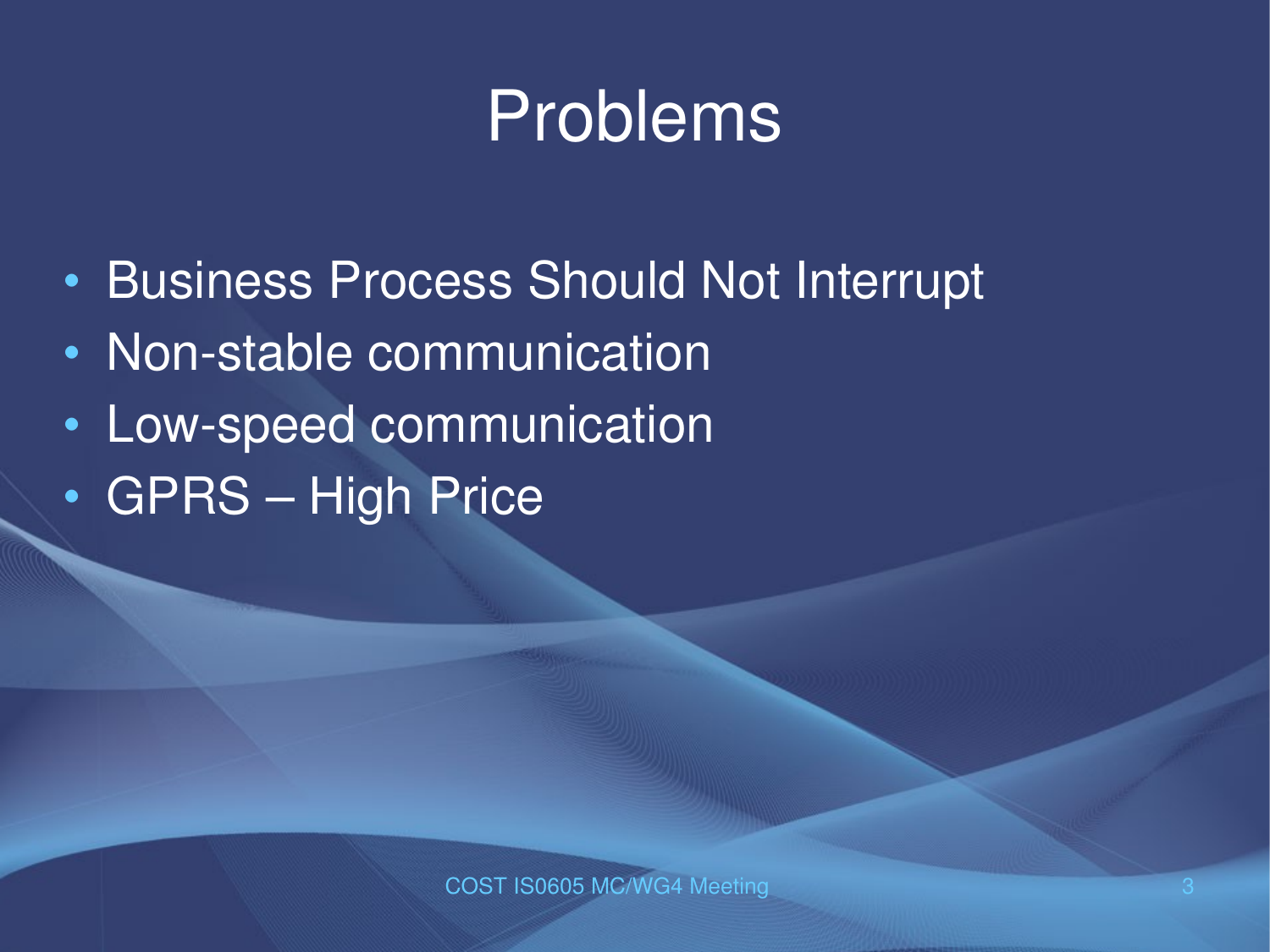## Options and Features

- 1. Create traditional client-server application
- depends on client OS;
- - in most cases needs VPN;
- - time-consuming development (high price);
- in most cases (99%) requires commercial dev. tools and production environment.

#### 2. Create server-side application:

- - no OS dependency;
- - can be in 100% compatible with open-source dev. Tools and operation environment;
	- no special need for VPN ...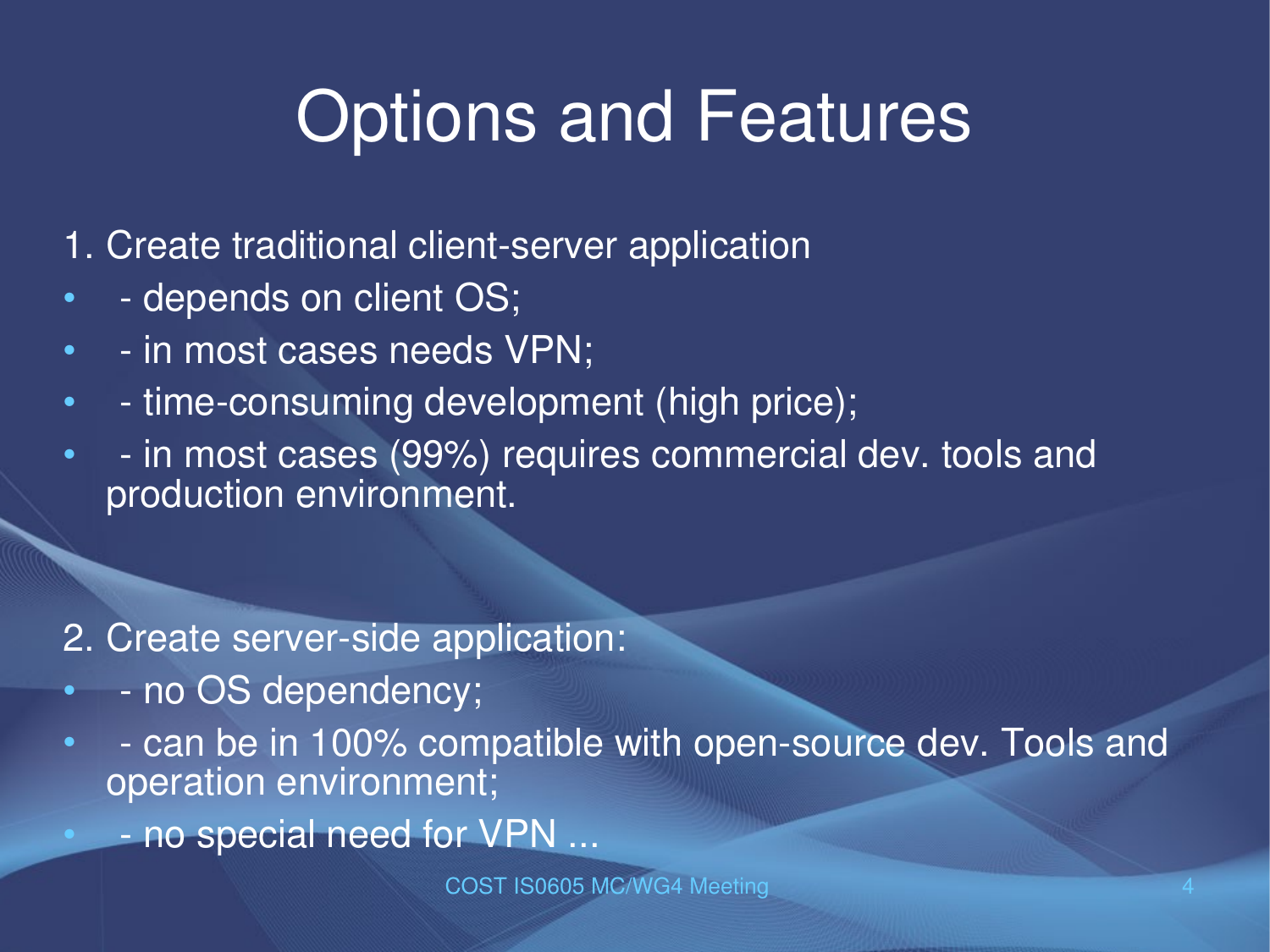## **Solutions**

- Each site has it's own app. Server with DB;
- Each DB syncs with central DB;
- On central server "Master Application" "JOINS" all DBs;



- There is not running sync process;
- There is connection with central server;

**Master Application**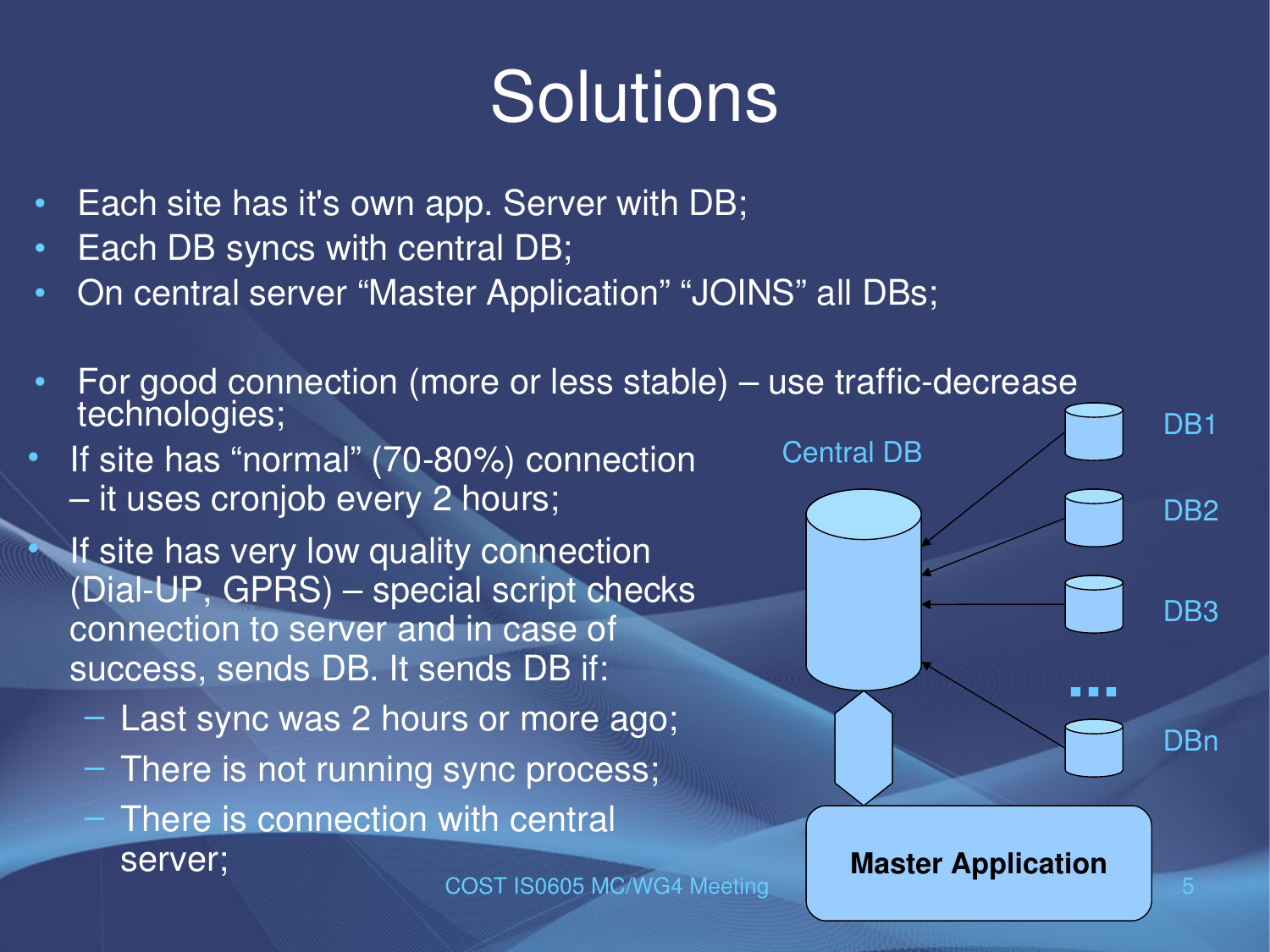### Production Environment

- OS Linux (Ubuntu Server)
- Application Server Jakarta Tomcat with (Java) Beans, Servlets, Java Server Pages)
- DB PostgreSQL (using JDBC)

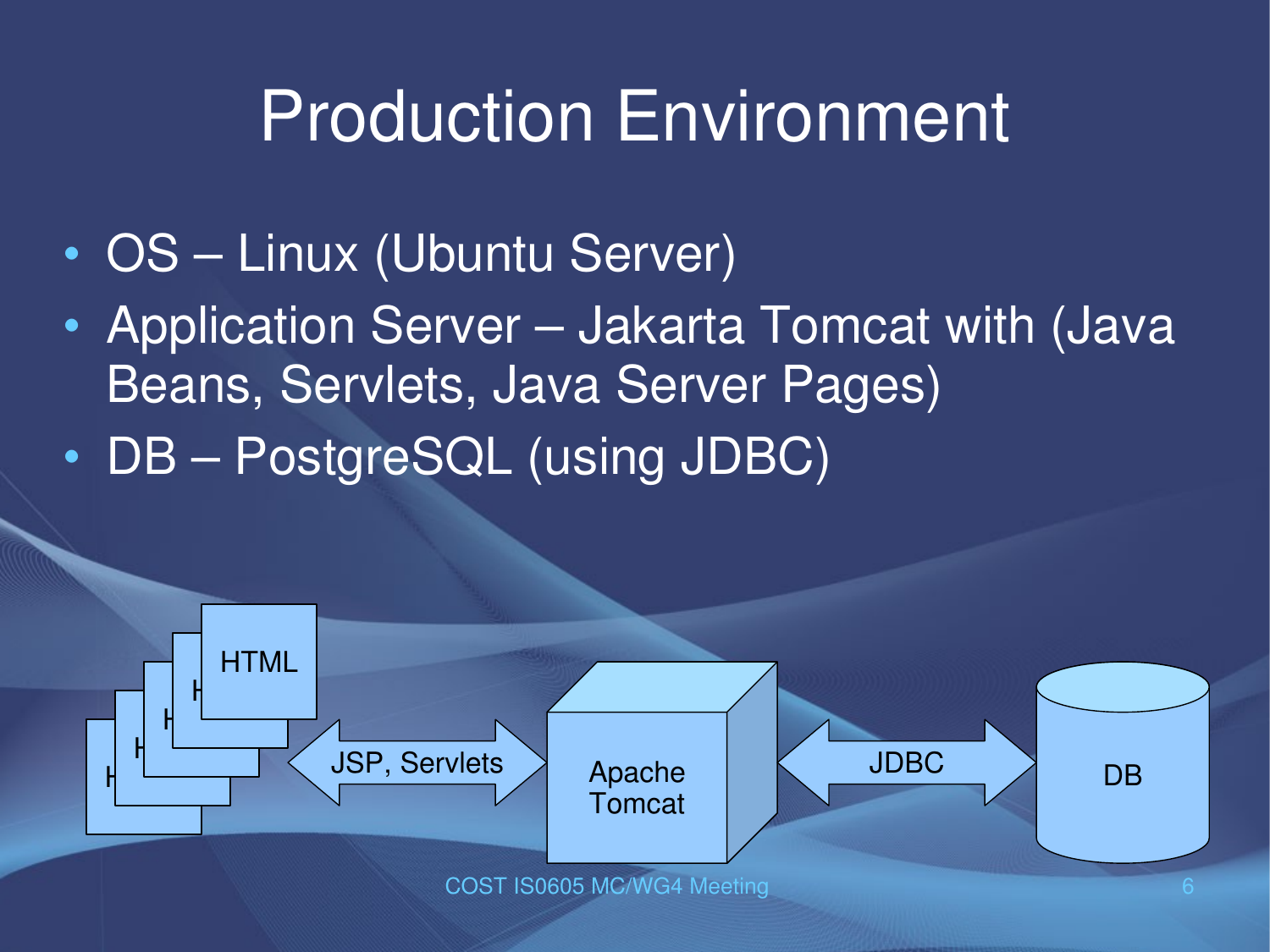### Development tools

- NetBeans IDE
- Java2SQL library which automatically generates java beans for each database table
- Java tag library for AJAX
- PgAdmin III, PhpPgAdmin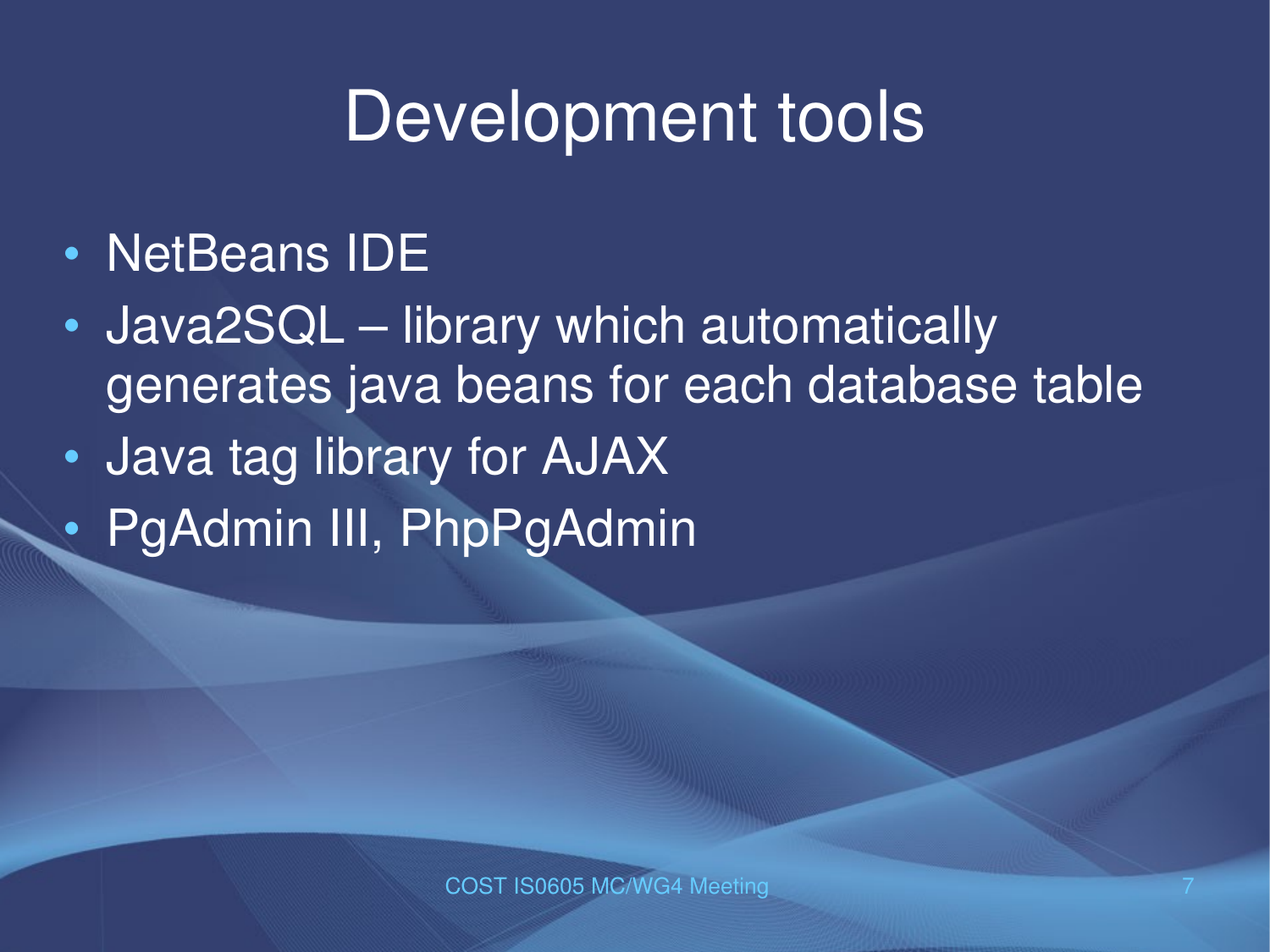### **GPRS Costs**

- Company provides food to military bases
- 60 bases
- Client-server technology: GPRS costs ~\$25 per base, per day = ~\$1,500 per day
- Using our solution: ~\$120 per day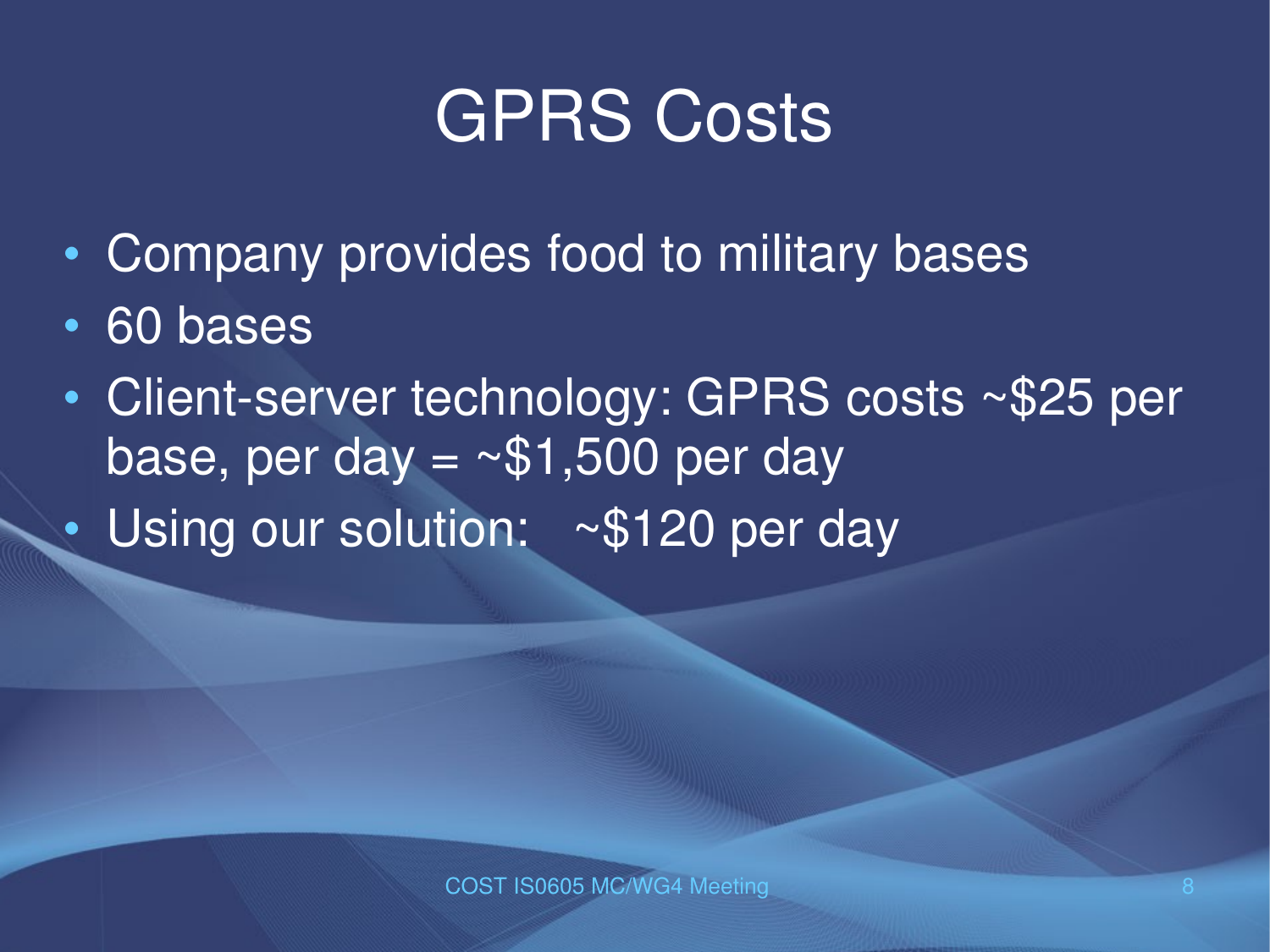# Working Examples

#### • Sales Management

| The For Tiem Hiltoly Rookwauke Toole Field                      |                                      |                                                                                                                               |                            |                                      |                                              |                                             |                                                                                                          |                                                                                              |                                 |                                                                                            |                                                                                      |                    |                                                                         |                                                     |                  |                                                             |                                                                                                                                                                                                     |                                                                |                                                              |                                             |  |
|-----------------------------------------------------------------|--------------------------------------|-------------------------------------------------------------------------------------------------------------------------------|----------------------------|--------------------------------------|----------------------------------------------|---------------------------------------------|----------------------------------------------------------------------------------------------------------|----------------------------------------------------------------------------------------------|---------------------------------|--------------------------------------------------------------------------------------------|--------------------------------------------------------------------------------------|--------------------|-------------------------------------------------------------------------|-----------------------------------------------------|------------------|-------------------------------------------------------------|-----------------------------------------------------------------------------------------------------------------------------------------------------------------------------------------------------|----------------------------------------------------------------|--------------------------------------------------------------|---------------------------------------------|--|
| M http://213.157.213.206:8080/isms/index.jsp?tmenu=5            |                                      |                                                                                                                               |                            |                                      |                                              |                                             |                                                                                                          |                                                                                              | V V <b>Q</b> Google             |                                                                                            |                                                                                      |                    |                                                                         |                                                     |                  |                                                             |                                                                                                                                                                                                     |                                                                |                                                              |                                             |  |
| Latest BBC Headi v                                              |                                      |                                                                                                                               |                            |                                      |                                              |                                             |                                                                                                          |                                                                                              |                                 |                                                                                            |                                                                                      |                    |                                                                         |                                                     |                  |                                                             |                                                                                                                                                                                                     |                                                                |                                                              |                                             |  |
| от Би-би-си   Главная                                           | $\bullet$ $\bullet$ phpPgAdmin       |                                                                                                                               |                            | $\bullet$ $\bullet$ SeeMeAt v.1.00   |                                              | SeeMeAt v.1.00                              |                                                                                                          | C DI Bu-6u-cu   Poccus   MIA P C   K   htegrated Sales Managem                               |                                 |                                                                                            |                                                                                      |                    |                                                                         |                                                     |                  |                                                             |                                                                                                                                                                                                     |                                                                |                                                              |                                             |  |
| desasat                                                         |                                      |                                                                                                                               |                            |                                      | bhonolana                                    |                                             |                                                                                                          |                                                                                              |                                 | 20 bggggilligho 2008 12:15                                                                 |                                                                                      |                    |                                                                         |                                                     |                  |                                                             |                                                                                                                                                                                                     |                                                                |                                                              |                                             |  |
| avangoshi   kalamba   ikapatea                                  | byfosek<br>1984 fe                   | Baltistafiako   Baltikofatago                                                                                                 |                            | province<br>baccofis                 | დღიური ბალანხი ხერჯის<br><b>urboful</b>      | differentiate                               | 26mgcdde-gran                                                                                            |                                                                                              | 1 Islamak                       | <b>გორგოლიანი დავით</b> მთავარი<br>ადმინისტრატ <i>ორი</i>                                  |                                                                                      |                    |                                                                         |                                                     |                  |                                                             |                                                                                                                                                                                                     |                                                                |                                                              |                                             |  |
|                                                                 |                                      |                                                                                                                               |                            | - 933293 bhybyo -                    |                                              | - sugaryyd gala-                            | docuseso                                                                                                 |                                                                                              |                                 |                                                                                            |                                                                                      |                    |                                                                         |                                                     |                  |                                                             |                                                                                                                                                                                                     |                                                                |                                                              |                                             |  |
|                                                                 | Magalah dahanyaan - saacoo depades - |                                                                                                                               |                            |                                      |                                              |                                             |                                                                                                          |                                                                                              |                                 |                                                                                            |                                                                                      |                    |                                                                         |                                                     |                  |                                                             |                                                                                                                                                                                                     |                                                                |                                                              |                                             |  |
|                                                                 |                                      |                                                                                                                               |                            |                                      |                                              |                                             |                                                                                                          |                                                                                              |                                 |                                                                                            | Applications Places System < 3 3 4 9 2 3 3 3                                         |                    |                                                                         |                                                     |                  |                                                             |                                                                                                                                                                                                     |                                                                |                                                              | USA David Jorjoliani W Sat Sep 20, 12:19 AM |  |
| gubabamaha<br>Sansung C170 BLLE                                 | შტრისკოდი                            | $^{62}20$<br>10114811 359771013677645 19/09/2009 10:05 <i>frgbauggggys</i> boboggyfio bobre                                   | degoges<br>manam           |                                      |                                              | მაღამია კონსულტანტი გაყიდვისტიპი<br>brencop | მომხმარებელი<br>gagon foungaodgogos, mbogosto gogdadot 7.877999096                                       |                                                                                              |                                 | COGS1 COGS2 gate 1.8% ggg iginhagago imgaba bafiga                                         | 7158 7008 9900 099 15:10 8350 11:33 0.14 File Edit View History Bookmarks Tools Help |                    |                                                                         |                                                     |                  | Integrated Sales Management System v.1.00 - Mozilla Firefox |                                                                                                                                                                                                     |                                                                |                                                              |                                             |  |
| მაგთის ნომერი მაგთის ნომერი 5ლარი                               |                                      | 10135104 10135104                                                                                                             | 19/09/2008 10:14 arrepaño  |                                      | fisbadn Bolin                                | briggeog                                    | <b>Imaago bufraces</b>                                                                                   |                                                                                              |                                 | 5.00 5.00 5.00 0.00 0.76 4.24 -0.76 -0.18                                                  |                                                                                      |                    |                                                                         |                                                     |                  |                                                             |                                                                                                                                                                                                     |                                                                |                                                              |                                             |  |
| Britin bafram 15 mafraabo<br>grego G273                         |                                      | 10105672 10105672<br>10085142 10085142 19/09/2008 10:23 abargo                                                                | 19/09/2008 10:14 appoals   |                                      | fizbadg bobm<br>გიორგაძე თათა ხრულად         | bfoggog                                     | <b>Brigage buffaces</b><br>Brigagio boficens                                                             |                                                                                              |                                 |                                                                                            |                                                                                      |                    |                                                                         |                                                     |                  |                                                             |                                                                                                                                                                                                     |                                                                | $\vee$ $\heartsuit$ $\Box$                                   |                                             |  |
| Nokia 3110 classic BLACK                                        |                                      | 10130415  355728020653565  19/09/2008 10:23  babberlia                                                                        |                            | abonest                              | bagghadg Bafis                               |                                             | $of a b d q q q o$ - gan - ganfigo θηγλήνιξης ο 858484988 αγλήρι 11816,2 χχ. γιαθά 32 ι λοδι 50          |                                                                                              |                                 |                                                                                            | 154.08 152.58 205.00 2.05 31.27 173.73 17.60 0.10 3 Latest BBC Headli V              |                    |                                                                         |                                                     |                  |                                                             |                                                                                                                                                                                                     |                                                                |                                                              |                                             |  |
| Sony Ericsson W350                                              |                                      | 10113570 354388023487482 19/09/2008 10:34 έγβανοχρησι δοδοηγηθο δοδοτι διάρης να                                              |                            |                                      |                                              | dob.yt                                      | jaba Befady mbogoda adadadeb 42.899518509                                                                |                                                                                              |                                 | 217.47 215.97 299.00 2.99 45.61 253.39 32.93 0.13                                          |                                                                                      |                    |                                                                         |                                                     |                  |                                                             |                                                                                                                                                                                                     |                                                                |                                                              |                                             |  |
| Nokia 6500 slide black<br>Nokia 2760 GRAY                       |                                      | 10129001 353547028833995 19/09/2008 11:31 3ggeEo<br>10143677 356401027018522 19/09/2008 11:38 appgade figbodg belim bridgepog |                            |                                      | კანანცოვა ნიკა ხრულად                        |                                             | მიხეილ მამიაშვილი.877712512. გლდანი 7886 24 კორპ ბ.122                                                   |                                                                                              |                                 | 114.62 113.12 145.00 1.45 22.12 122.88 6.81 0.06                                           | 365.79 394.29 539.00 5.39 82.22 456.78 55.60 0.12 333 БИ-би-си Главная               |                    | · <b>•</b> phpPgAdmin                                                   | SeeMeAt v.1.00                                      |                  | SeeMeAt v.1.00                                              |                                                                                                                                                                                                     | UM Би-би-си   Россия   МИД Р V   24 Integrated Sales Managem V |                                                              |                                             |  |
| Nokia N73 ME                                                    |                                      | 10130484 354851025003250 19/09/2008 11:39 frgbaugggen bobogrgfro bobn briggeup                                                |                            |                                      |                                              |                                             | figlggoå gmfigadg, mångrebo gagyergåbeb 7. 893506635                                                     |                                                                                              |                                 | 412.02 410.52 515.00 5.15 78.56 436.44 19.27 0.04                                          | მთავარი                                                                              |                    | მიღება-გაცემა                                                           | გაყიდვა                                             |                  | ხეატისტიკ                                                   | გამოსვლ                                                                                                                                                                                             |                                                                |                                                              | 20 სექტემბერი 2008 12:1                     |  |
| Nokia 2760 GRAY                                                 |                                      | 10143676 356401027020155 19/09/2008 11:44 პლესანოვი კრიალაშვილი სრულად                                                        |                            |                                      |                                              |                                             | ნთვიანი სმ 1 წლიანი სმ თორნიკე ბაქრაძე 898 75-52-18 მისვარკ 3,3-ა<br>805. and63.341 8.196                |                                                                                              |                                 | 114.62 113.12 145.00 1.45 22.12 122.88 6.81 0.06                                           | გაყიდვა   დღიური ბალანხი   შეხნორების აქტი                                           |                    |                                                                         |                                                     |                  |                                                             |                                                                                                                                                                                                     |                                                                |                                                              | კაკაბაძე ლია მოლარე-ოპერატორ                |  |
| Sorry Ericsson Pfi                                              |                                      | 10104080 357033017279423 19/03/2008 11:49 @ggyaba                                                                             |                            |                                      |                                              |                                             | რუსვიაშვილი ირმა არასრული - ტაო — სმ სუპერ მობი მის:განულიძის 23 ტელ:866670803 ბესარიონ მგვლაძე<br>ბანკი |                                                                                              |                                 | 423.46 421.56 555.00 5.55 84.66 470.34 41.33 0.09                                          |                                                                                      |                    |                                                                         |                                                     |                  |                                                             |                                                                                                                                                                                                     |                                                                | მომხმარებელი მოგადი ბარათი ფასდაკლება 0.00%; ქულა 4199047.60 |                                             |  |
| Nokia 1680 black<br>HEPHS of phopsight delingacygub degling dad |                                      | 10140306 354188024669629 19/03/2008 11:55 დელისი რესეიაშვილი ირმა სრულად<br>10125611 10125611                                 |                            |                                      | 1903/2008 12:00 ჰლესანოვი კრიალამეილი ხრულად |                                             | სმპ სუპერ მობი მის ვ ფშავულას 2კუ 2კორ ბ46 ტელ 320928 ინგა მომიაშუილი<br><b>Imagen buffams</b>           |                                                                                              |                                 | 90.55 89.05 129.00 1.29 19.68 109.32 17.48 0.16<br>3.16 3.16 6.00 0.00 0.92 5.08 1.92 0.38 |                                                                                      |                    |                                                                         |                                                     |                  |                                                             | ირებულება                                                                                                                                                                                           | ფახდაკლება                                                     | motio                                                        |                                             |  |
| PHONE DANGEY<br>grego 0264                                      |                                      | 10116484 10116484                                                                                                             | 19/09/2008 12:00 მლეხანოვი |                                      | კრიალაშვილი <b>ხრელა</b> დ                   |                                             | Bergages Boffeens                                                                                        |                                                                                              |                                 | 10.58 10.58 18.00 0.00 2.75 15.25 4.67 0.31                                                | Nokia                                                                                | N82                |                                                                         | 10128702                                            | 358984015362018  |                                                             | 779.00                                                                                                                                                                                              | 0.00                                                           | 779.00                                                       | ნაშლა                                       |  |
| Berlin bafsann 10 gyafnabo                                      |                                      | 10136098 10136098                                                                                                             |                            |                                      | bologyfo boby briggog                        |                                             | Bergages bofsaces                                                                                        |                                                                                              | 9.60 9.60 10.00 0.00 1.53       | 8.47 -1.13 -0.13                                                                           | Nokia                                                                                | 6120 classic BLACK |                                                                         | 10130099                                            | 359850017100160  |                                                             | 379.00                                                                                                                                                                                              | 0.00                                                           | 379.00                                                       | ნაშლა                                       |  |
| guildgright Charger Nokia N73/1208/N70                          |                                      | 10136181 10138181 19/03/2008 12:08 14:00                                                                                      |                            | 19/03/2008 12:00 <i>frgbasogggya</i> | მერებაშვილი                                  | ხრულად                                      | Bergages backages                                                                                        |                                                                                              |                                 | 4.49 4.49 15.00 0.00 2.29 12.71 8.22 0.65                                                  |                                                                                      | სულ                |                                                                         |                                                     |                  |                                                             | 1158.00                                                                                                                                                                                             | 0.00                                                           | 1158.00                                                      |                                             |  |
| Nokia 5310 RED                                                  |                                      | 10136620 354196022042129 19/09/2008 12:10 Jaggserge                                                                           |                            |                                      |                                              |                                             | სომხიშვილი თეა ირასრული - ტაო — თუიმურამ დეალი, ნინოშვილის ქ 580 მომ 893750067                           |                                                                                              |                                 | 290.31 288.81 389.00 3.69 58.29 312.71 18.71 0.06                                          |                                                                                      |                    |                                                                         |                                                     |                  |                                                             |                                                                                                                                                                                                     |                                                                |                                                              |                                             |  |
| Nokia 5000 green                                                |                                      | 10143787 354838026287842 19/03/2008 12:23 approxim                                                                            |                            |                                      | fisbado babo                                 | λιδχ                                        | ofisbftggro - ტაო - კახაბერ პაჰკიაური 877205062 ილორის ქ.22 ბ.1                                          |                                                                                              | 150.72 149.22 189.00 1.89 28.83 | 160.17 7.56 0.05                                                                           |                                                                                      |                    |                                                                         | ● გაყიდვის დასასრული - Mozilla Firefox – □ ×        |                  |                                                             |                                                                                                                                                                                                     |                                                                |                                                              |                                             |  |
| Nokia 8600 Luna                                                 |                                      | 10137296 353114020542983 19/09/2008 12:31 3ggrbo                                                                              |                            |                                      | კანანცოვა ნიკა                               | <b>Autors</b>                               | υδιελόγησο - ტεπ - ---------------- gandigo ggodiuðgorgin ölsk gryguðin ტელ; 893 35 56 75                |                                                                                              |                                 | 819.81 818.31 1111.00 11.11 169.47 941.53 110.61 0.12                                      |                                                                                      |                    |                                                                         | http://213.157.213.206:8080/isms/content/endsale.js |                  | démandéel gabob babga                                       |                                                                                                                                                                                                     |                                                                |                                                              |                                             |  |
| Sony Ericsson 2555 BLACK DIAMOND                                |                                      | 10113587 353063020518404 19/09/2008 12:32 agrepade                                                                            |                            |                                      | <b>Fizbadg Bobm</b>                          | dob.yt<br>briggeog                          | ლიკა გელაშვილი 855515544. თემქა 118/6 2 ე/ვ 28 კორპ 8.7                                                  |                                                                                              |                                 | 217.47 215.97 269.00 2.69 41.03 227.97 7.81 0.03                                           |                                                                                      |                    |                                                                         |                                                     |                  |                                                             |                                                                                                                                                                                                     |                                                                |                                                              |                                             |  |
|                                                                 |                                      |                                                                                                                               |                            |                                      |                                              |                                             |                                                                                                          | liggy SallggSplo grinngggygdebamgeb 3531.14 3511.64 4656.00 45.69 710.24 3945.76 368.93 0.09 |                                 | liggy 18798.57 18714.57 25406.00 244.52 3875.49 21530.51 2487.42 0.12                      |                                                                                      |                    | $[-3^{\alpha\beta}b\alpha\alpha\gamma\delta\delta\delta\delta\alpha-1]$ |                                                     |                  | Product Of MySoft 2007                                      |                                                                                                                                                                                                     |                                                                |                                                              |                                             |  |
|                                                                 |                                      |                                                                                                                               |                            |                                      |                                              |                                             | სელ გაყიდული პროდუქტების რაოდენობა: 117                                                                  |                                                                                              |                                 |                                                                                            |                                                                                      |                    | დღგ-ს გარეშე: [                                                         |                                                     |                  |                                                             |                                                                                                                                                                                                     |                                                                |                                                              |                                             |  |
| $\mathbf{x}$ $\mathbf{x}$                                       |                                      |                                                                                                                               |                            |                                      |                                              | 123456                                      |                                                                                                          |                                                                                              |                                 | ligge 20/117 g/kegggen                                                                     |                                                                                      |                    | asgebabgaggen 1158.00                                                   |                                                     |                  |                                                             |                                                                                                                                                                                                     |                                                                |                                                              |                                             |  |
|                                                                 |                                      |                                                                                                                               |                            |                                      |                                              |                                             | Product Of MySoft 2007                                                                                   |                                                                                              |                                 |                                                                                            |                                                                                      |                    |                                                                         |                                                     |                  |                                                             |                                                                                                                                                                                                     |                                                                |                                                              |                                             |  |
|                                                                 |                                      |                                                                                                                               |                            |                                      |                                              |                                             |                                                                                                          |                                                                                              |                                 |                                                                                            |                                                                                      |                    | gagabgob godec gagabga broncog<br>ბარათით                               |                                                     |                  |                                                             |                                                                                                                                                                                                     |                                                                |                                                              |                                             |  |
|                                                                 |                                      |                                                                                                                               |                            |                                      |                                              |                                             |                                                                                                          |                                                                                              |                                 |                                                                                            |                                                                                      |                    | aomopococc                                                              | 0.00                                                |                  |                                                             |                                                                                                                                                                                                     |                                                                |                                                              |                                             |  |
| Done                                                            |                                      |                                                                                                                               |                            |                                      |                                              |                                             |                                                                                                          |                                                                                              |                                 |                                                                                            |                                                                                      |                    | სერვის-ბარათის<br>ინფორმაცია:                                           |                                                     |                  |                                                             |                                                                                                                                                                                                     |                                                                |                                                              |                                             |  |
|                                                                 |                                      |                                                                                                                               |                            |                                      |                                              |                                             |                                                                                                          |                                                                                              |                                 | Mostly Cloudy, 21°C 20°C 28°C 4                                                            |                                                                                      |                    |                                                                         |                                                     |                  |                                                             |                                                                                                                                                                                                     |                                                                |                                                              |                                             |  |
|                                                                 |                                      |                                                                                                                               |                            |                                      |                                              |                                             |                                                                                                          |                                                                                              |                                 |                                                                                            |                                                                                      |                    |                                                                         |                                                     |                  |                                                             |                                                                                                                                                                                                     |                                                                |                                                              |                                             |  |
|                                                                 |                                      |                                                                                                                               |                            |                                      |                                              |                                             |                                                                                                          |                                                                                              |                                 |                                                                                            |                                                                                      |                    |                                                                         |                                                     |                  |                                                             |                                                                                                                                                                                                     |                                                                |                                                              |                                             |  |
|                                                                 |                                      |                                                                                                                               |                            |                                      |                                              |                                             |                                                                                                          |                                                                                              |                                 |                                                                                            |                                                                                      |                    |                                                                         |                                                     | <b>დახახრული</b> |                                                             |                                                                                                                                                                                                     |                                                                |                                                              |                                             |  |
|                                                                 |                                      |                                                                                                                               |                            |                                      |                                              |                                             |                                                                                                          |                                                                                              |                                 |                                                                                            |                                                                                      |                    | Done                                                                    |                                                     |                  |                                                             |                                                                                                                                                                                                     |                                                                |                                                              |                                             |  |
|                                                                 |                                      |                                                                                                                               |                            |                                      |                                              |                                             |                                                                                                          |                                                                                              |                                 |                                                                                            |                                                                                      |                    |                                                                         |                                                     |                  |                                                             |                                                                                                                                                                                                     |                                                                |                                                              |                                             |  |
|                                                                 |                                      |                                                                                                                               |                            |                                      |                                              |                                             |                                                                                                          |                                                                                              |                                 |                                                                                            |                                                                                      |                    |                                                                         |                                                     |                  |                                                             |                                                                                                                                                                                                     |                                                                |                                                              |                                             |  |
|                                                                 |                                      |                                                                                                                               |                            |                                      |                                              |                                             |                                                                                                          |                                                                                              |                                 |                                                                                            |                                                                                      |                    |                                                                         |                                                     |                  |                                                             |                                                                                                                                                                                                     |                                                                |                                                              |                                             |  |
|                                                                 |                                      |                                                                                                                               |                            |                                      |                                              |                                             |                                                                                                          |                                                                                              |                                 |                                                                                            |                                                                                      |                    |                                                                         |                                                     |                  |                                                             |                                                                                                                                                                                                     |                                                                |                                                              |                                             |  |
|                                                                 |                                      |                                                                                                                               |                            |                                      |                                              |                                             |                                                                                                          |                                                                                              |                                 |                                                                                            |                                                                                      |                    |                                                                         |                                                     |                  |                                                             |                                                                                                                                                                                                     |                                                                |                                                              |                                             |  |
|                                                                 |                                      |                                                                                                                               |                            |                                      |                                              |                                             |                                                                                                          |                                                                                              |                                 |                                                                                            |                                                                                      |                    |                                                                         |                                                     |                  |                                                             |                                                                                                                                                                                                     |                                                                |                                                              |                                             |  |
|                                                                 |                                      |                                                                                                                               |                            |                                      |                                              |                                             |                                                                                                          |                                                                                              |                                 |                                                                                            |                                                                                      |                    |                                                                         |                                                     |                  |                                                             |                                                                                                                                                                                                     |                                                                |                                                              |                                             |  |
|                                                                 |                                      |                                                                                                                               |                            |                                      |                                              |                                             |                                                                                                          |                                                                                              |                                 |                                                                                            |                                                                                      |                    |                                                                         |                                                     |                  |                                                             |                                                                                                                                                                                                     |                                                                |                                                              |                                             |  |
|                                                                 |                                      |                                                                                                                               |                            |                                      |                                              |                                             |                                                                                                          |                                                                                              |                                 |                                                                                            |                                                                                      |                    |                                                                         |                                                     |                  |                                                             |                                                                                                                                                                                                     |                                                                |                                                              |                                             |  |
|                                                                 |                                      |                                                                                                                               |                            |                                      |                                              |                                             |                                                                                                          |                                                                                              |                                 |                                                                                            |                                                                                      |                    |                                                                         |                                                     |                  |                                                             |                                                                                                                                                                                                     |                                                                |                                                              |                                             |  |
|                                                                 |                                      |                                                                                                                               |                            |                                      |                                              |                                             |                                                                                                          |                                                                                              |                                 |                                                                                            | Done                                                                                 |                    |                                                                         |                                                     |                  |                                                             |                                                                                                                                                                                                     |                                                                |                                                              | Mostly Cloudy, 21°C 20°C 28°C 4             |  |
|                                                                 |                                      |                                                                                                                               |                            |                                      |                                              |                                             |                                                                                                          |                                                                                              |                                 |                                                                                            |                                                                                      |                    |                                                                         |                                                     |                  |                                                             | ad   C [Inbox - Thund   C Integrated Sal   E zurich_26 - Op   C Bloons Tower    E root@home: h   C [SeeMeAt - Ne   E tmp - Konqueror   E [djorj - File Bro   - *Unsaved Doc   C aygrogab gobb   C [ |                                                                |                                                              |                                             |  |
|                                                                 |                                      |                                                                                                                               |                            |                                      |                                              |                                             |                                                                                                          |                                                                                              |                                 |                                                                                            |                                                                                      |                    |                                                                         |                                                     |                  |                                                             |                                                                                                                                                                                                     |                                                                |                                                              |                                             |  |
|                                                                 |                                      |                                                                                                                               |                            |                                      |                                              |                                             |                                                                                                          |                                                                                              |                                 |                                                                                            |                                                                                      |                    |                                                                         |                                                     |                  |                                                             |                                                                                                                                                                                                     |                                                                |                                                              |                                             |  |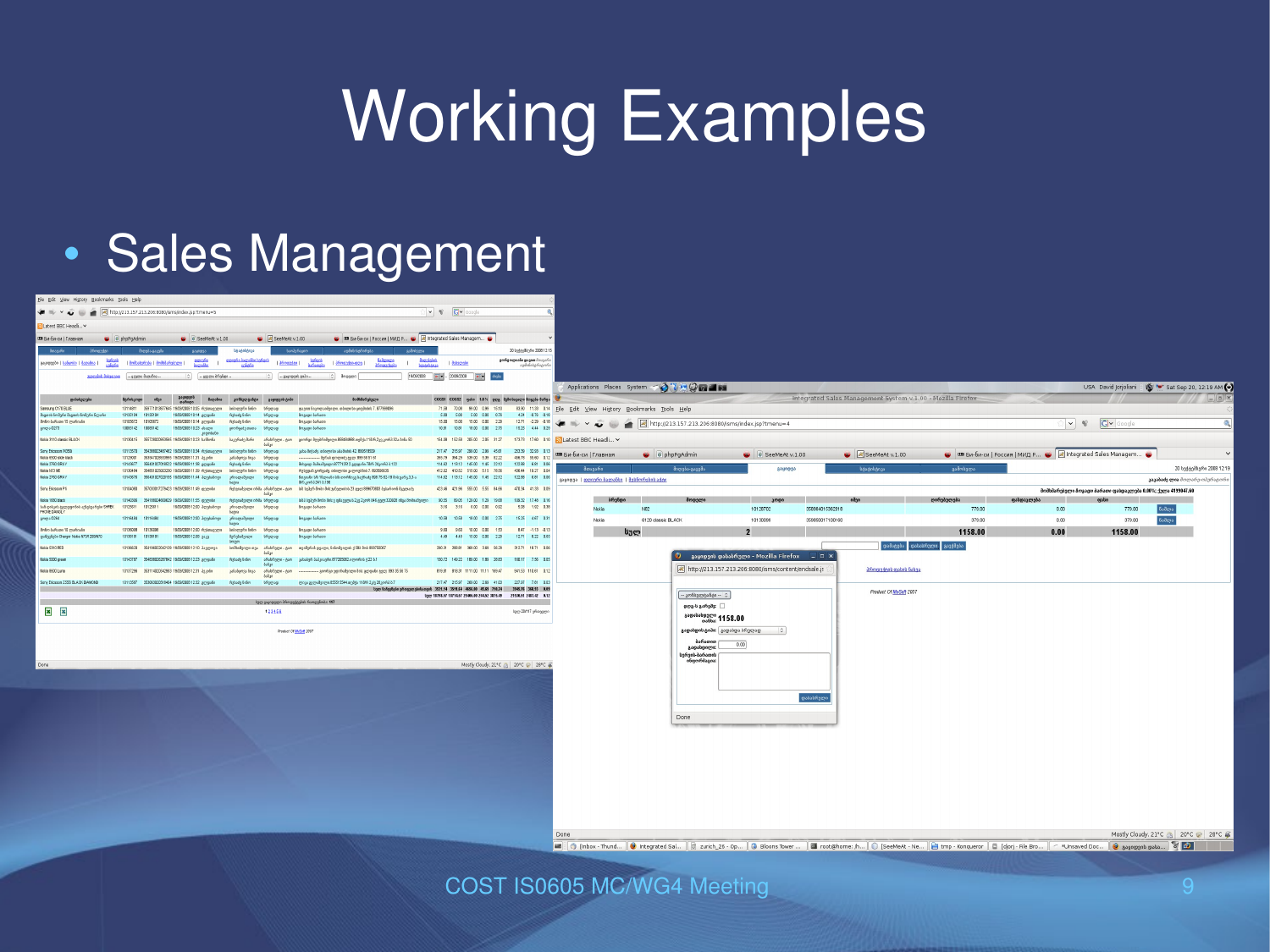# Working Examples

#### • Restaurant Management





#### მაგიდა N23 მიმტანი: კვარაცხელია ირაკლი სტუმრების რაოდენობა: 3 ჩევი ჯერ არაა დაპეჭდილი

| <u>1. ჩაი "უნცია"</u>                                         | 2. ლუდი                             |
|---------------------------------------------------------------|-------------------------------------|
| 3. <u>ლუდი (ვლუბი)</u>                                        | <u>4. ცივი კერძები</u>              |
| 5. <u>რომი, ტევილა, ჯინი</u>                                  | 6. არაყი                            |
| 7.30 <sub>30</sub>                                            | 8.33383                             |
| <u>9. ღვინო "კორპორაცია ქინმმარაული" 10. ღვინო ჭიქით თ/ვ.</u> |                                     |
| <u>11. არაყი ბოთლით</u>                                       | 12. ღვინო ვაზიანი                   |
| <u>13. ღვინო ტიბაანი</u>                                      | <u>14. ცხელი კერძები</u>            |
| 15. <u>ცხელი სასმელი</u>                                      | <u>16. ღვინო თელიანი ველის</u>      |
| <u>17. ღვინო თელავის მარანი</u>                               | <u>18. ღვინო მადაგონი</u>           |
| <u>19. ღვინო თბილღვინო</u>                                    | 20. ღვინო ჩამოსასხმელი              |
| 21. <u>ღვინო ქინმმარაულის მარანი</u>                          | 22. <u>წვენი, ფრეში</u>             |
| 23. გლიასე                                                    | 24. bogs65                          |
| 25. <u>თევზის კერმები</u>                                     | 26. <u>დესერტი</u>                  |
| 27. <u>ვერმოტი</u>                                            | 28. <u>ცომეული</u>                  |
| <u>29. უცხოური ღვინო</u>                                      | 30. <u>საფირმო კერძები</u>          |
| 31. <u>წვნიანი კერძები</u>                                    | <u>32. ლიქიორი, ვრემი</u>           |
| 33. გარნირი, სოუსი, საწებელა                                  | <u>34. კონიაკი, ბრენდი</u>          |
| 35. <u>კოქტეილი</u>                                           | <u>36. სალათები</u>                 |
| 37. <u>სიგარეტი</u>                                           | 38. დამატებით                       |
| 39. <u>საფურშეტო კერმები</u>                                  | <u>40. შამპანური, ცქრიალა ღვინო</u> |
| <u>41. სადღესასწაულო მენიუ</u>                                | 42. გამაგრილებელი სასმელი           |
| 43. გამაგრილებელი სასმელი (კლუბი)                             |                                     |

| წინანდალი დავარგ, მუხაში (ჭიქით) 1 7.50 <mark>+</mark> — <mark>x</mark> |                                |
|-------------------------------------------------------------------------|--------------------------------|
| ბორჯომი                                                                 | $2.20 + - x =$                 |
| ყავა თურქული                                                            | $1 \t3.60 + - x \t0$           |
| ბორჯომი                                                                 | $1 \t2.20 + - \times 0$        |
| ბორჯომი                                                                 | $1 \t2.20 + - \times 0$        |
| ჩაი რონეფილდი ჩაიდნით                                                   | $1\;\;5.70\;+\;-\; \times \;0$ |
| ცხელი შოკოლადი                                                          | $1 \t2.50 +   -   \times   $   |
| სულ                                                                     | 7 25.90                        |

#### COST IS0605 MC/WG4 Meeting Copyright © MySoft, MGroup 2006